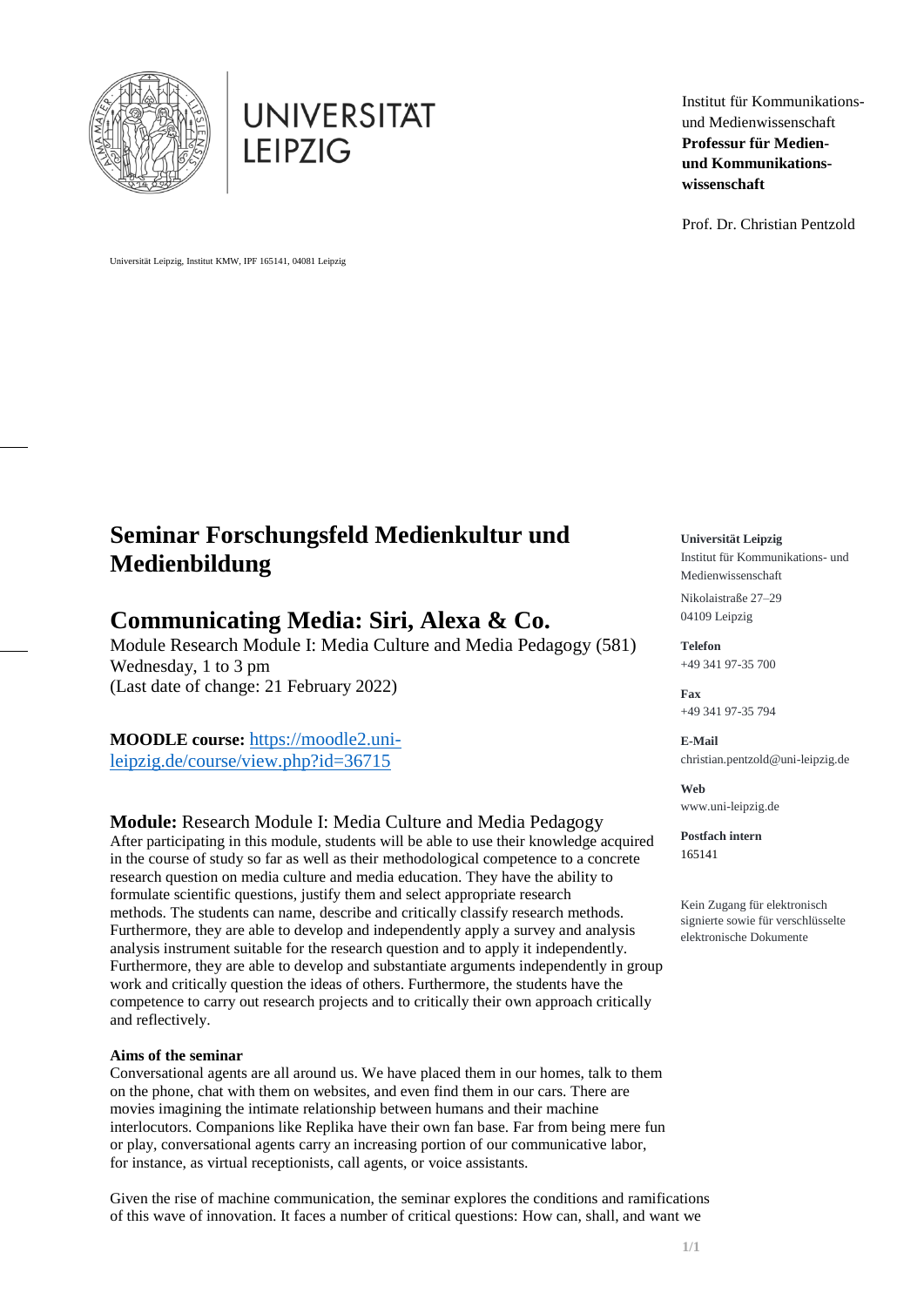live together with conversational agents? What expectations or conceptions do people have of them? How are they communicating with devices like Siri or Alexa? What concerns do they have, for example about their privacy or the role of chat bots play in political campaigning? The seminar invites us to think about the political and ethical issues that are raised anew or in a different form when we communicate with autonomously speaking machines.

The seminar is designed as a research project seminar. The aim will be to develop a theoretical foundation and, building on this, to set up concrete empirical research projects. Students acquire a critical understanding of automated communication and smart machines. Students practice transferring these conceptual foundations to individual areas of action and life and are able to develop an independent research design and test it. Furthermore, students practice teamwork, scientific work and presentation skills.

#### **Participation**

The seminar will be held offline and mostly synchronously. The obligatory common ZOOM room will be announced in the MOODLE course.

Task of all seminar participants:

All participants fulfill the tasks mentioned in the respective session descriptions.

Task of the project groups: The project groups

a) develop a research project based on the seminar contents. This includes the formulation of a research interest and corresponding questions as well as the establishment of research guiding assumptions. These considerations are documented in a short exposé (1-2 pages).

b) present the project for discussion in the seminar on the basis of the exposé.

c) revise the exposé, incorporating feedback from the project presentation in the seminar. The completed expose addresses the following points: Research interest and research question; research guiding assumptions; empirical approach to data collection and analysis.

d) carry out the research project on the basis of the exposé and document the analytical steps in data collection and evaluation.

e) present their results for discussion in the seminar.

For those submitting their portfolio (see examination info below) in the seminar, the additional task is to

(f) prepare a project report of about 8-10 pages. In addition to the points documented in the exposé, it also presents and critically discusses the results of the project.

#### **Examination**

Together with Methoden der Medienkultur und Medienbildung the seminar forms the Research Module I: Media Culture and Media Pedagogy. The module is completed with a portfolio.

Participants of both seminars in the Module have to indicate in which of them they want to submit their portfolio. This must be indicated before June 1, 2022 to either Prof Pentzold or Prof Ganguin, respectively (by email).

See §11 of the examination regulations BA Communication and Media Studies:

"Portfolios consist of two to three partial performances and should reflect the different topics of the courses and their implementation by the students. Examples of achievements in the portfolio include presentations, case study solutions, documentation, research concepts, evaluation and presentation of research data, exercises, papers, and protocols. The composition of the portfolio will be announced by the instructor at the beginning of the module. Services for the portfolio will be provided throughout the lecture period. The processing time for compiling the portfolio after all performances have been completed is four weeks. Further details are regulated by the guidelines for the examination performance portfolio, which are decided by the examination board of the Faculty of Social Sciences and Philosophy and are announced as usual in the faculty."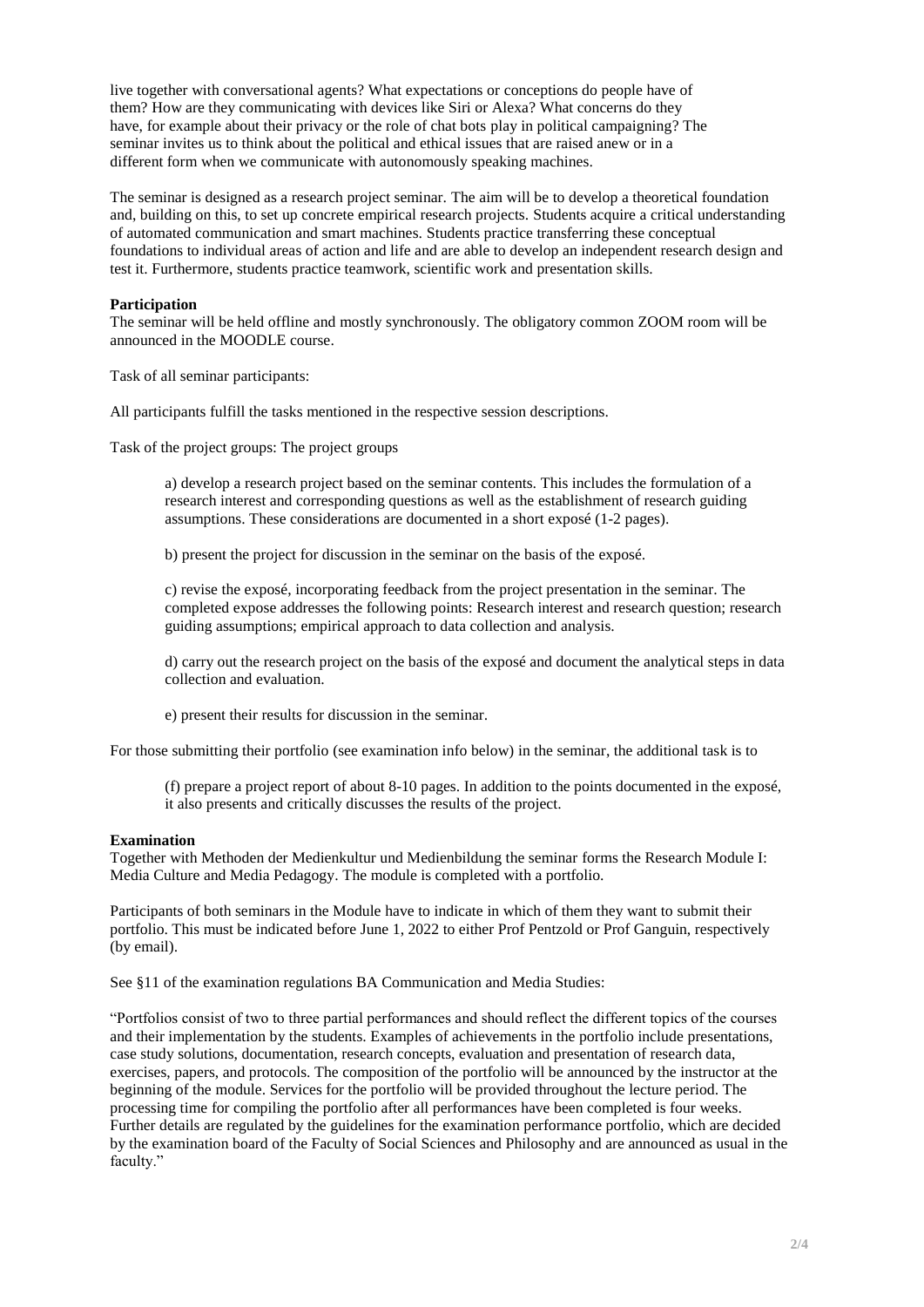#### **Course**

#### 13 April 2022 **Introduction to the seminar**

*Conceptual groundwork*

#### 20 April 2022 **Human-machine communication**

Guzman, A. & Lewis, S. (2020). Artificial intelligence and communication. New Media & Society 22: 70–86.

Fortunati, L., & Edwards, Autumn P. (2021). Moving ahead with human-machine communication. Human-Machine Communication, 2, 7-28.

Hepp, A. (2020). Artificial Companions, Social Bots and Work Bots. Media, Culture & Society, 42(7-8), 1410-1426.

*Task for all participants: Think – where do you already communicate with a conversational agent? How do you experience these encounters? Please write a short abstract (max. 300 words) and upload it to MOODLE (until 18 April 2022)*

#### 27 April 2022 **How robots learned to communicate**

Natale, S. (2019). If software is narrative: Joseph Weizenbaum, artificial intelligence and the biographies of ELIZA. New Media & Society, 21(3), 712-728.

Natale, S. (2021). Deceitful Media. Oxford (chapter 1).

*Task for all participants: Find an answer to the question what is needed for human-machine communication to function. Please write a short abstract (max. 300 words) and upload it to MOODLE (until 25 April 2022)*

# 4 May 2022 **Communication issues**

Natale, S. (2021). Deceitful Media. Oxford (chapter 6).

Hancock, J.T. et al. (2020). AI-Mediated Communication: Definition, Research Agenda, and Ethical Considerations. JCMC, 25, 89-100.

*Task for all participants: Take a look a[t https://anatomyof.ai](https://anatomyof.ai/) What does it tell you about the backstage of conversational agents?*

#### 11 May 2022 **Engaging with smart speakers**

Bogost, I. (2018). Alexa is a revelation for the blind. The Atlantic, May 2018. <https://www.theatlantic.com/magazine/archive/2018/05/what-alexa-taught-my-father/556874/>

Thibodeaux, B. (2021). Riding out the quarantine with a chatbot friend. "I feel very connected." The New York Times, June, 2021. [https://www.nytimes.com/2020/06/16/technology/chatbots](https://www.nytimes.com/2020/06/16/technology/chatbots-quarantine-coronavirus.html)[quarantine-coronavirus.html](https://www.nytimes.com/2020/06/16/technology/chatbots-quarantine-coronavirus.html)

Lynskey, D. (2019). "Alexa, are you invading my privacy?" – the dark side of our voice assistants. Guardian, October 2019. [https://www.theguardian.com/technology/2019/oct/09/alexa-are-you](https://www.theguardian.com/technology/2019/oct/09/alexa-are-you-invading-my-privacy-the-dark-side-of-our-voice-assistants)[invading-my-privacy-the-dark-side-of-our-voice-assistants](https://www.theguardian.com/technology/2019/oct/09/alexa-are-you-invading-my-privacy-the-dark-side-of-our-voice-assistants)

Turan, K. (2013). Spike Jonze's 'Her' shows love's perils  $&\#8212$ ; in any form. L.A. Times, December 2013. [https://www.latimes.com/entertainment/movies/moviesnow/la-et-mn-her](https://www.latimes.com/entertainment/movies/moviesnow/la-et-mn-her-)review20131218-story.html